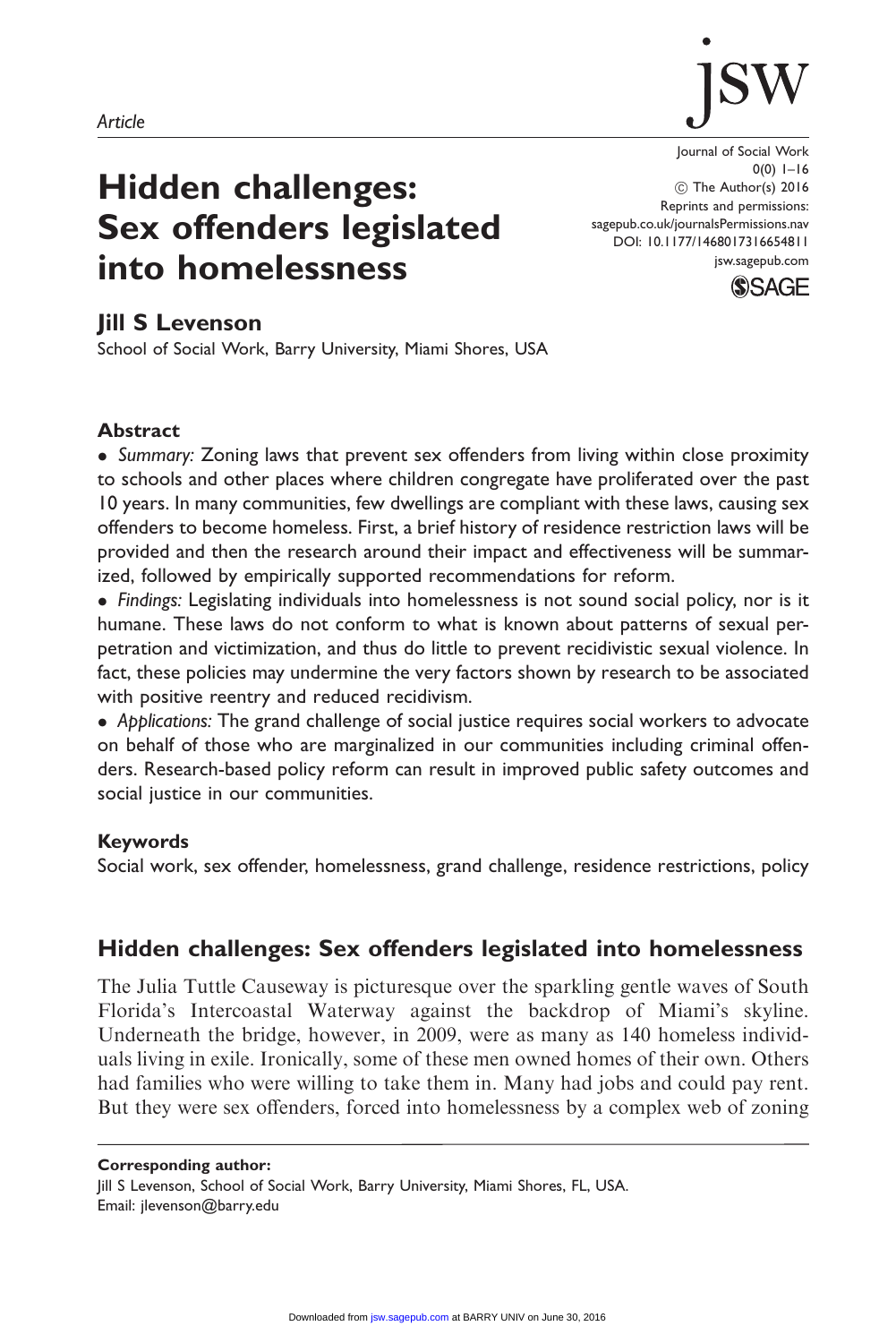ordinances prohibiting them from living within 2500 ft of a school, park, playground, daycare, or school bus stop. In Miami's densely populated metropolitan area, few residential dwellings were compliant with the law. What began with good intentions quickly escalated into a crisis that continues today.

Social work leaders have proposed a set of ''Grand Challenges'' for the profession (Barth, Gilmore, Flynn, Fraser, & Brekke, 2014; Uehara et al., 2013) to address a range of complex and inter-related social problems that deeply impact American society. Among these grand challenges for social workers is the goal of ending homelessness through collaborative research, resources, community organization, and advocacy across micro, mezzo, and macro levels (Henwood et al., 2015). Criminal offenders are a hidden group vulnerable to homelessness as they face reentry challenges finding safe and affordable housing after incarceration (Roman & Travis, 2004). It is estimated that  $10-30\%$  of homeless individuals have recently been released from incarceration or have a criminal record of some sort (Cortes, Rogers, & Center, 2010). Among those criminal offenders most at risk for homelessness are sexual offenders who are subject to strict laws prohibiting them from living near places where children congregate.

# History of sex offender residence restrictions (SORRs) and evidence of their impact

There are perhaps no crimes that evoke as much anger and fear as sexual offenses. Over the past several decades, in response to a series of highly publicized heinous sexual crimes, lawmakers have responded swiftly and decisively to the public's demand for protective legislation (Levenson, 2015). The most sweeping of these initiatives has been the establishment of publicly accessible registries which alert the community about sex offenders living among us so that citizens can take protective actions to prevent victimization (Anderson& Sample, 2008; Kernsmith, Comartin, Craun, & Kernsmith, 2009). As awareness of sex offenders living in our midst has grown, so has concern about where they live in relation to places where children congregate. As a result, 30 states and thousands of municipalities have passed laws restricting where sex offenders can reside (Levenson, Ackerman, Socia, & Harris, 2015; Meloy, Miller, & Curtis, 2008). First enacted in Miami Beach in June 2005 by mimicking zoning codes that prohibit sexually oriented businesses (e.g. strip clubs or adult bookstores) from operating near schools, local ordinances can be found in most states and often set restricted buffer zones of up to 2500 ft surrounding venues that cater to children (Levenson et al., 2015). When a city or county enacts a SORR law, a domino effect can quickly result when neighboring towns pass comparable legislation in order to prevent exiled sex offenders from migrating to their neighborhoods (Levenson et al., 2015). As Commissioner Peter Bober, from Hollywood, Florida told the South Florida Sun Sentinel in May 2007: ''Other cities already have them and if we fail to act, then we put a big target on ourselves as being a desirable place for sex offenders to reside.''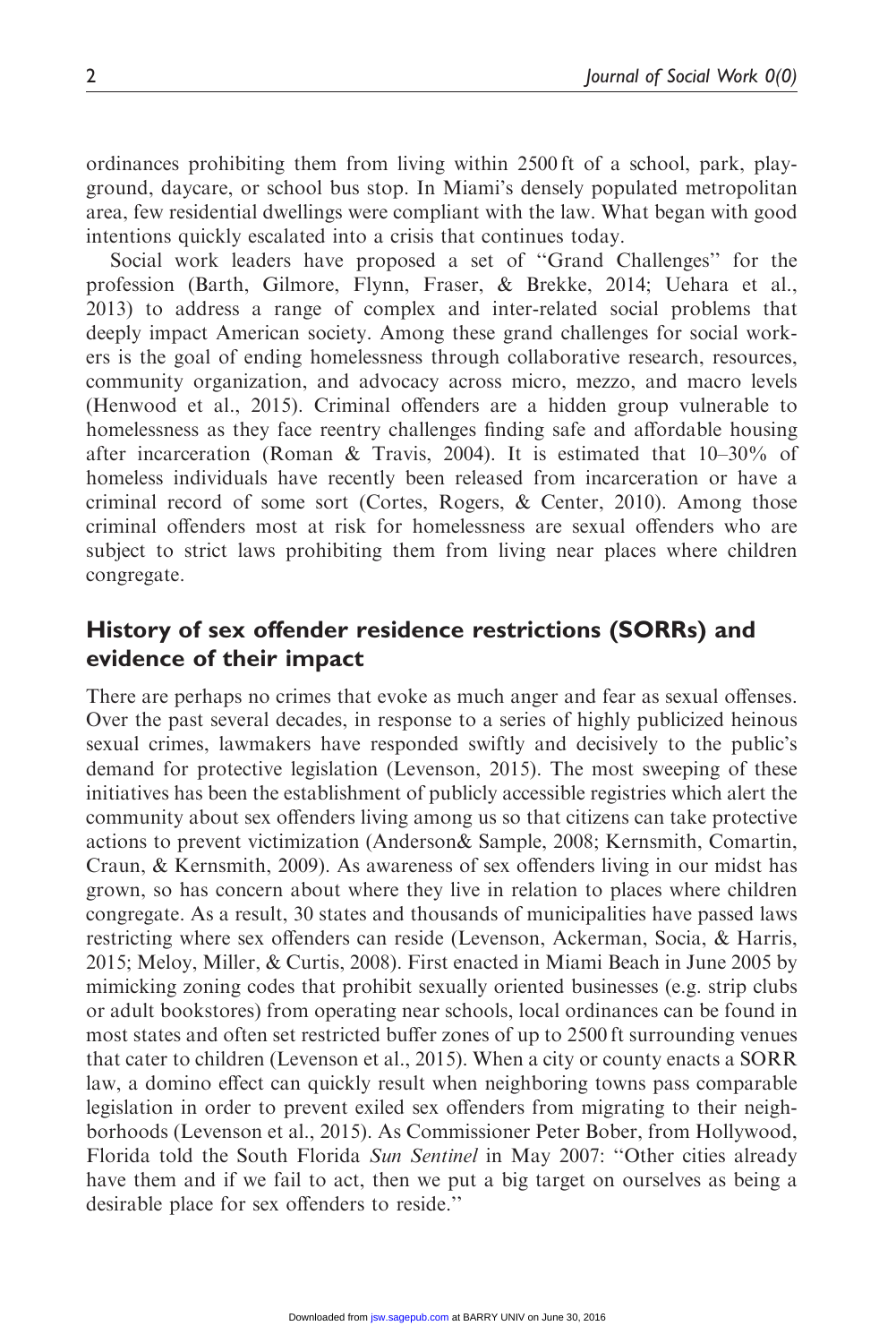These laws have created a problematic phenomenon: homeless sex offenders. Based on an analysis of data downloaded from public registries, it was determined that about 2–3% of registered sex offenders nationwide have been designated as homeless or transient (Ackerman, Harris, Levenson, & Zgoba, 2011; Harris, Levenson, & Ackerman, 2012). These numbers are considerably elevated, however, in localities with extensive prohibitions on living within close proximity to places where children gather, such as in California and Florida (California Sex Offender Management Board, 2011; Socia, Levenson, Ackerman, & Harris, 2015). Research shows that residential instability and transience of sex offenders increase after the passage of these types of laws (Rydberg, Grommon, Huebner, & Bynum, 2014).

The challenges of reintegration after a criminal conviction are even more pronounced for registered sex offenders. The legacy of any felony conviction often includes employment obstacles, denial of public benefits (including housing), decreased educational opportunities, estrangement from family and friends, and disenfranchisement (Maruna, LeBel, Mitchell, & Naples, 2004; Petersilia, 2003; Uggen, Manza, & Behrens, 2004). The unique stigma of the registered sex offender (RSO) status, however, coupled with residence restrictions, can obstruct community re-entry even more profoundly (Levenson, 2008; Levenson et al., 2015).

These laws may sound like common sense: keep known child abusers far from vulnerable youngsters. Child-oriented venues are ubiquitous, however, and thus residence restriction laws in major metropolises zone out immense geographical areas, significantly diminishing housing options and leaving few dwellings compliant for RSOs (Red Bird, 2009; Zandbergen & Hart, 2006, 2009; Zgoba, Levenson, & McKee, 2009). SORR laws frequently force sex offenders to relocate, prevent them from returning to their own homes after incarceration, and preclude them from living with family members (Levenson, 2008; Levenson & Cotter, 2005; Levenson & Hern, 2007; Mercado, Alvarez, & Levenson, 2008; Tewksbury & Mustaine, 2009). Many report that affordable housing is difficult to find, that landlords refuse to rent to them or to renew a lease, and that they find themselves living farther from employment hubs, public transportation systems, social service agencies, and mental health facilities (Levenson, 2008; Levenson & Hern, 2007). Young adults are particularly impacted by these laws if they are barred from living with family yet are unprepared to live independently due to financial limitations or developmental immaturity. In densely populated communities, the combination of extensive buffer zones and high rental prices creates a ''perfect storm'' for sex offender homelessness and displacement (Levenson et al., 2015, p. 20; Socia et al., 2015).

Ironically, housing instability is known to increase risk for criminal recidivism and absconding (Schulenberg, 2007), and so the goal of reducing homelessness among offender populations is crucial for enhancing public safety. When offenders live with supportive family or peers, they are less apt to recidivate, and those who move frequently are more likely to engage in future crimes, so the situational context and life circumstances of offenders are important influences on their likelihood of reoffending (Steiner, Makarios, & Travis, 2015). Policies that legislate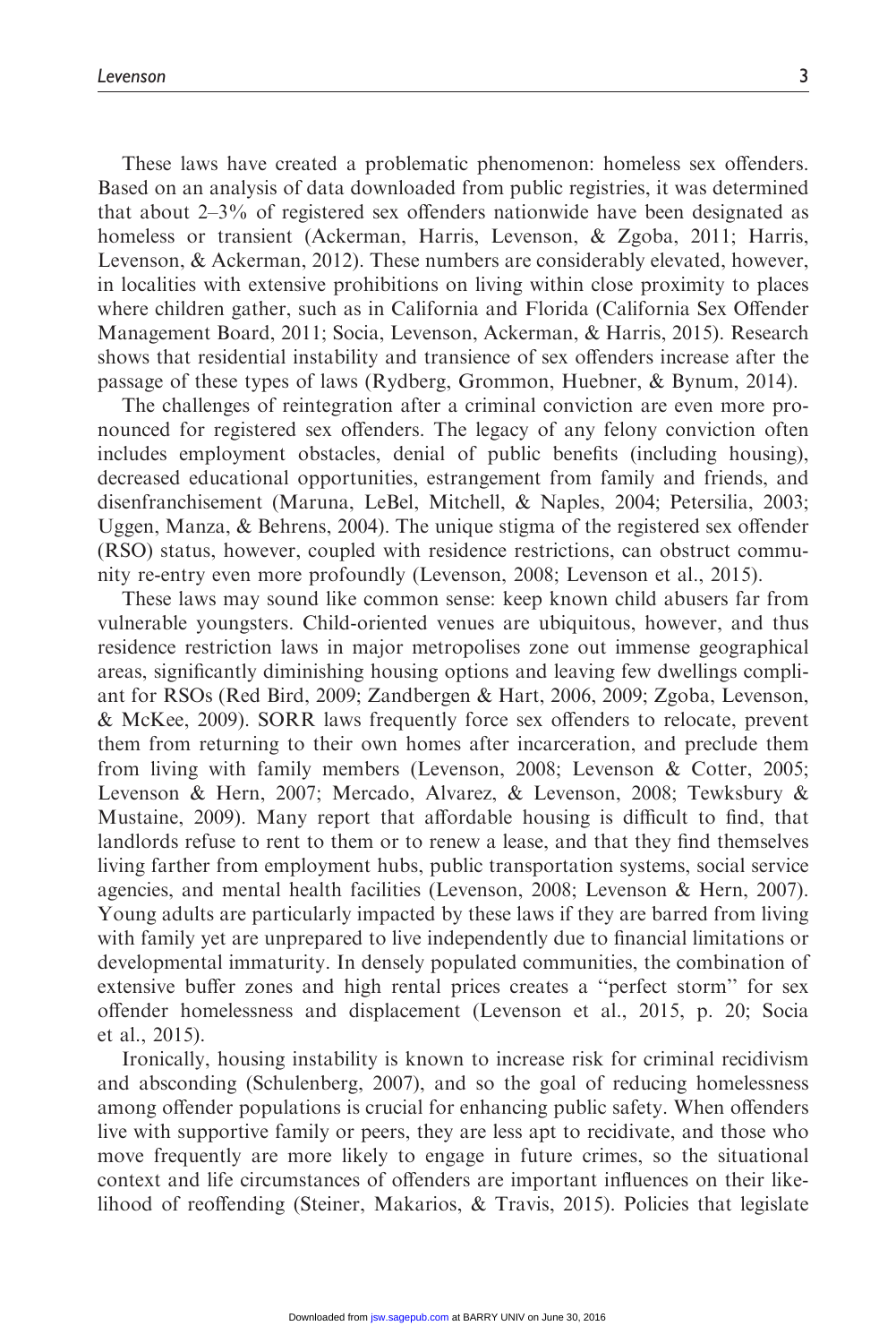offenders into homelessness undermine community safety by diminishing the chance for a successful reintegration. Moreover, transient sex offenders are more likely to abscond from registration, suggesting that housing restrictions may undermine the very purpose of registries (Levenson, Ackerman, & Harris, 2013). SORR laws can also cause sex offenders to cluster in the few locations where compliant housing is available, resulting in a disproportionate number of sex offenders in a small geographical area and leading to heightened concerns for the welfare of children living in such neighborhoods (Broward County Commission, 2009; FATSA, 2015; Socia, 2013).

Several examples highlight the extent of this problem. In Florida, over one hundred sex offenders living under the causeway connecting Miami Beach to the mainland received national attention (Miami Herald, 2008; Skipp & Campo-Flores, 2009), and there is even a Wikipedia page describing this homeless colony under the Julia Tuttle bridge. Homeless sex offenders remain a significant problem in South Florida in 2015; 7% of RSOs across the entire state are without a permanent residence and 45% of the state's homeless sex offenders reside in the greater Miami and Fort Lauderdale metropolitan areas, where about one in five RSOs are listed as transient (FATSA, 2015). In California, the number of homeless RSOs rose dramatically after the 2006 passage of ''Jessica's Law,'' a 2000 ft statewide restriction zone. In 2011, the California Sex Offender Management Board reported that nearly one-third of sex offenders on parole were homeless due to Jessica's Law (California Sex Offender Management Board, 2011). The buffer zone, coupled with already limited housing availability and affordability, rendered much of the major metropolitan areas noncompliant throughout the state. The Management Board raised concerns that these conditions obstructed offenders' prospects for employment, stability, and support systems. As well, they reported that SORR laws interfered with parole agents' efforts to effectively supervise sex offenders who did not have a permanent residence (California Sex Offender Management Board, 2008, 2011).

## Rationale for reform of residence restrictions laws

There is a collective belief that the vast majority of sex offenders inevitably repeat their crimes, inspiring laws that mandate special types of social control. But research has repeatedly determined that sex offense recidivism rates are lower than generally assumed, averaging between 5 and 15% across studies (Bureau of Justice Statistics, 2003; Hanson & Bussiere, 1998; Hanson, Harris, Helmus, & Thornton, 2014; Hanson & Morton-Bourgon, 2005; Helmus, Hanson, Thornton, Babchishin, & Harris, 2012). Sex offenders are rearrested less often for a new crime than are assault, property, and drug offenders (Durose, Cooper, & Snyder, 2014; Sample & Bray, 2006). It is often argued that low recidivism rates obscure the high number of sex crimes that go undetected, and of course it is true that many are not reported. It is well established, however, that it is a small group of serial predators and pedophilic offenders with a high volume of victims that creates the impression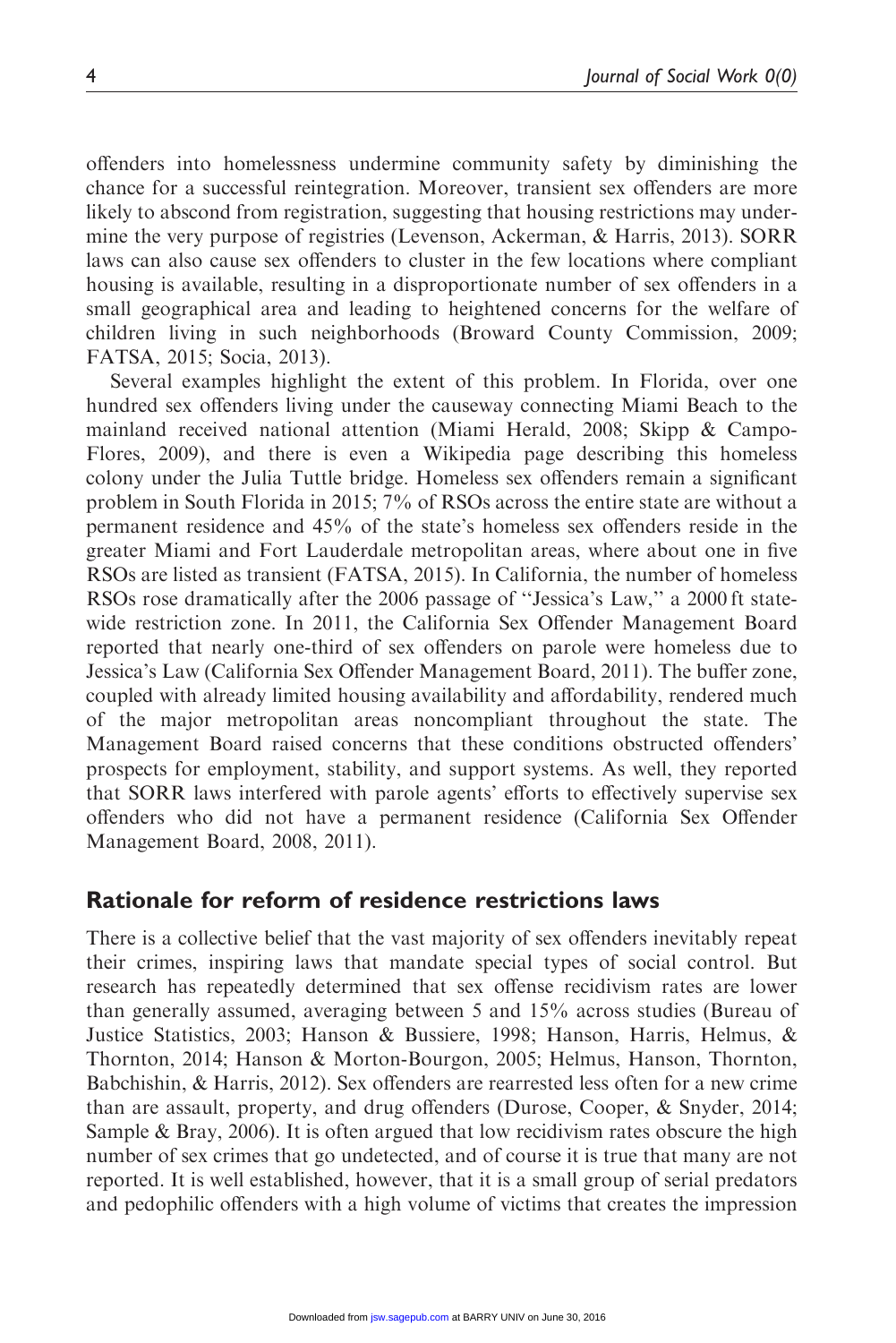that all sex offenders are prolific recidivists. In reality, the broad range of behaviors that now qualify someone for RSO status exists across a spectrum of risk for recidivism, and the vast majority of convicted sex criminals are not arrested for repeat sex offenses over time (Abel et al., 1987; Harris & Hanson, 2004; Helmus et al., 2012).

Importantly, new longitudinal research has found that sex offense recidivism risk declines significantly over the years that individuals remain in the community sex offense-free. In fact, low-risk sex offenders commit new sex crimes at rates below general criminal offenders; in other words, criminals with no sex crime history are rearrested for a subsequent sexual offense *more often* than low-risk convicted sex offenders. Compared to general offenders, high-risk RSOs have the same chance of being arrested for a new sex offense after 16.5 years with no new arrest, and moderate risk offenders cross that threshold after about 10 years (Hanson et al., 2014; Harris & Hanson, 2012). While some sex offenders certainly pose a long-term and serious danger to community members, most do not.

SORR laws have been passed in many jurisdictions with little regard for research or risk assessment. There is no evidence that residence restrictions prevent sex crimes, or that RSOs who live closer to child-oriented locations are more likely to reoffend than those who live farther away (Colorado Department of Public Safety, 2004; Duwe, Donnay, & Tewksbury, 2008; Nobles, Levenson, & Youstin, 2012; Socia, 2012; Zandbergen, Levenson, & Hart, 2010). Residing within a restricted buffer zone does not contribute to victim selection, and the reputed offense patterns that SORR laws ostensibly seek to address by restricting access to certain venues apply to only 1–4% of cases (Colombino, Mercado, Levenson, & Jeglic, 2011; Mogavero & Kennedy, 2015). Though the goal of these restrictions is to decrease opportunities for pedophiles to prey upon vulnerable children, very few sex offenders first encounter child victims in the types of public settings identified in these laws. In fact, youngsters are most likely to be molested by a trusted person who is acquainted with them and their families (Bureau of Justice Statistics, 2000; Colombino et al., 2011). All sex offenders do not pose the same degree of risk, and even among those with minor victims, less than half meet criteria for the diagnosis of pedophilia, which requires an enduring primary or exclusive sexual interest in prepubescent children (Ackerman et al., 2011; American Psychiatric Association, 2013; Kingston, Firestone, Moulden, & Bradford, 2007; Seto, 2008).

Sex offender management laws have been passed with little forethought or anticipation of the collateral consequences they might bring, and those who advocate for a more measured approach tend to be viewed as placing the rights of offenders above those of victims. Sociologist Robert Merton warned nearly a century ago that when well-intended policies are passed hastily in response to a perceived threat, their adverse consequences may outweigh their benefits (Merton, 1936). At the same time, socially constructed moral panics can build collective solidarity and send important messages about what will not be tolerated in a civilized society (Goode & Ben-Yehuda, 1994; Roots, 2004). Indeed, the response to sex offenders over the past 20 years has sent an important message of zero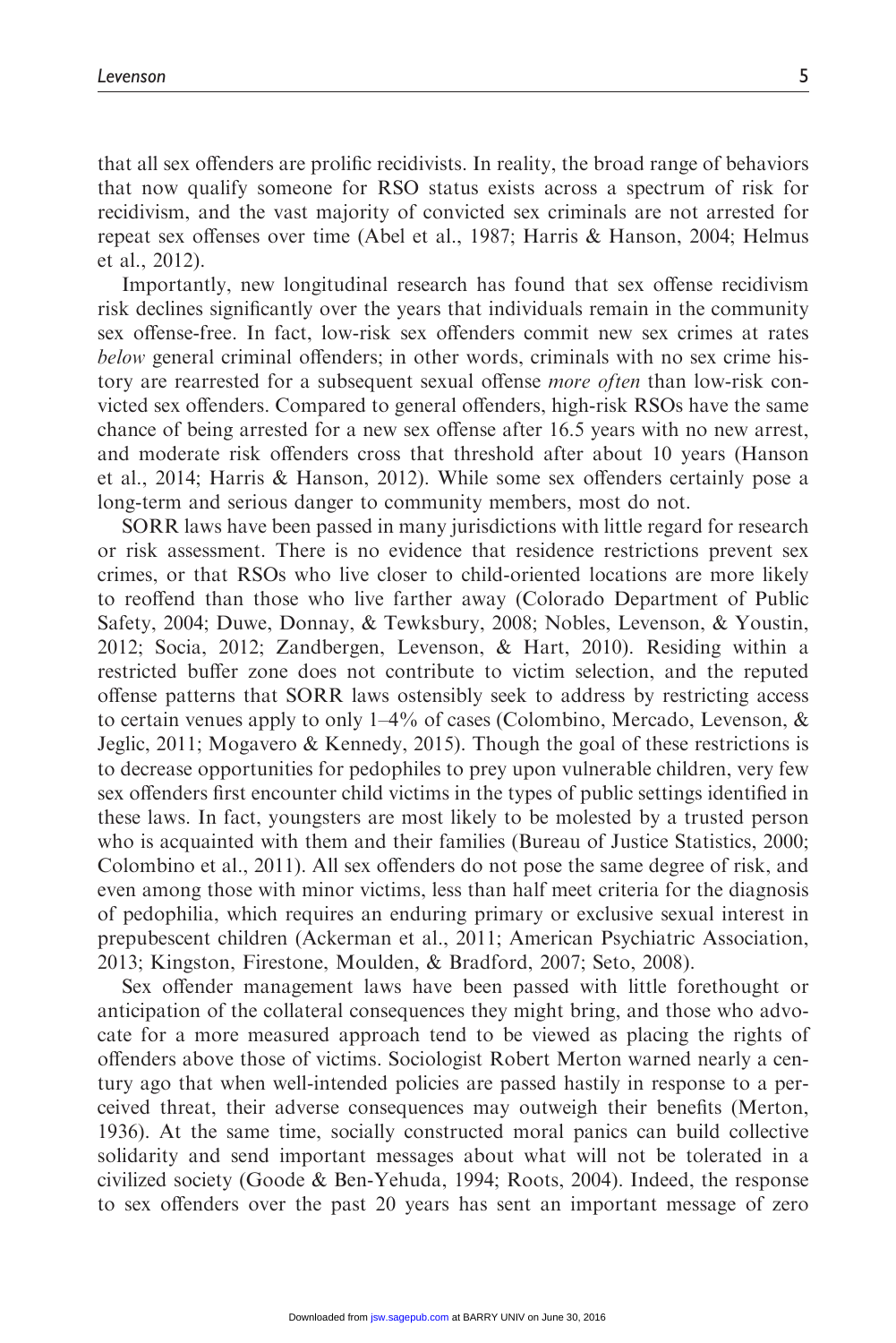tolerance for sexual assault. But the best laws are those grounded in research evidence.

Interviews with legislators shed light on the political rationale for sponsoring sex crime prevention bills, and research evidence was not identified as a high priority (Meloy, Boatwright, & Curtis, 2013; Sample & Kadleck, 2008). Several common themes have been noted (Meloy et al., 2013; Sample & Kadleck, 2008): Sex offenders were repetitively described by lawmakers as perverted, sick, habitual, uncontrollable, and not amenable to treatment, with over two-thirds of the politicians opining that sex criminals will almost inevitably reoffend. They expressed skepticism about the value of rehabilitation programs and often spoke of rape and murder simultaneously, implying that these were the types of crimes they hoped to prevent by enacting legislation. Though we would expect lawmakers to consult with experts when developing policy, the politicians acknowledged that their perceptions about sex offenders emanated predominantly from the media. Many actually admitted that they were unconvinced that the sex offender laws they were supporting would achieve goals of public protection, but they viewed themselves as having a duty to respond to their constituents' demands for action (Meloy et al., 2013; Sample & Kadleck, 2008). Surveys of citizens have concurred that most people are supportive of these laws even when confirmation of their effectiveness is absent (Levenson, Brannon, Fortney, & Baker, 2007).

Fueled by myths of stranger danger, assumptions of alarmingly high recidivism rates, and revulsion for perpetrators of sexual crimes, SORR laws seem immune to evidence. The *Columbus Dispatch*, in October 2007 (Lane, 2007), quoted Delaware County Prosecutor David Yost describing his support for residence restrictions as

just an obvious thing to do ...I'm concerned that a lot of people in public policy are being put off by the argument that there's no evidence that these kinds of restrictions help. There are times we have laws and there is not empirical proof that they help something, yet we don't throw common sense out.

Similarly, in a recent Reuter's article appearing in the Bangor Daily News, Ronald Book, a prominent Florida lobbyist and vociferous proponent of these laws, declared:

I don't want those people living near children. If you put young children in the faces of people prone to commit sexually deviant behaviors on children, there is a greater chance than not that they'll act out. They'll do their thing. (Goldberg, 2015)

Though enacted with good intentions, SORR laws are intensely misguided. Sex offenders do not abuse children because they live near playgrounds or schools (FATSA, 2015). They cultivate opportunities for sexual molestation by grooming children and their families, and they use positions of trust, familiarity, or authority to do so (Duwe et al., 2008). Research suggests that over 90% of sexually abused children were victimized by someone well known to their families (Bureau of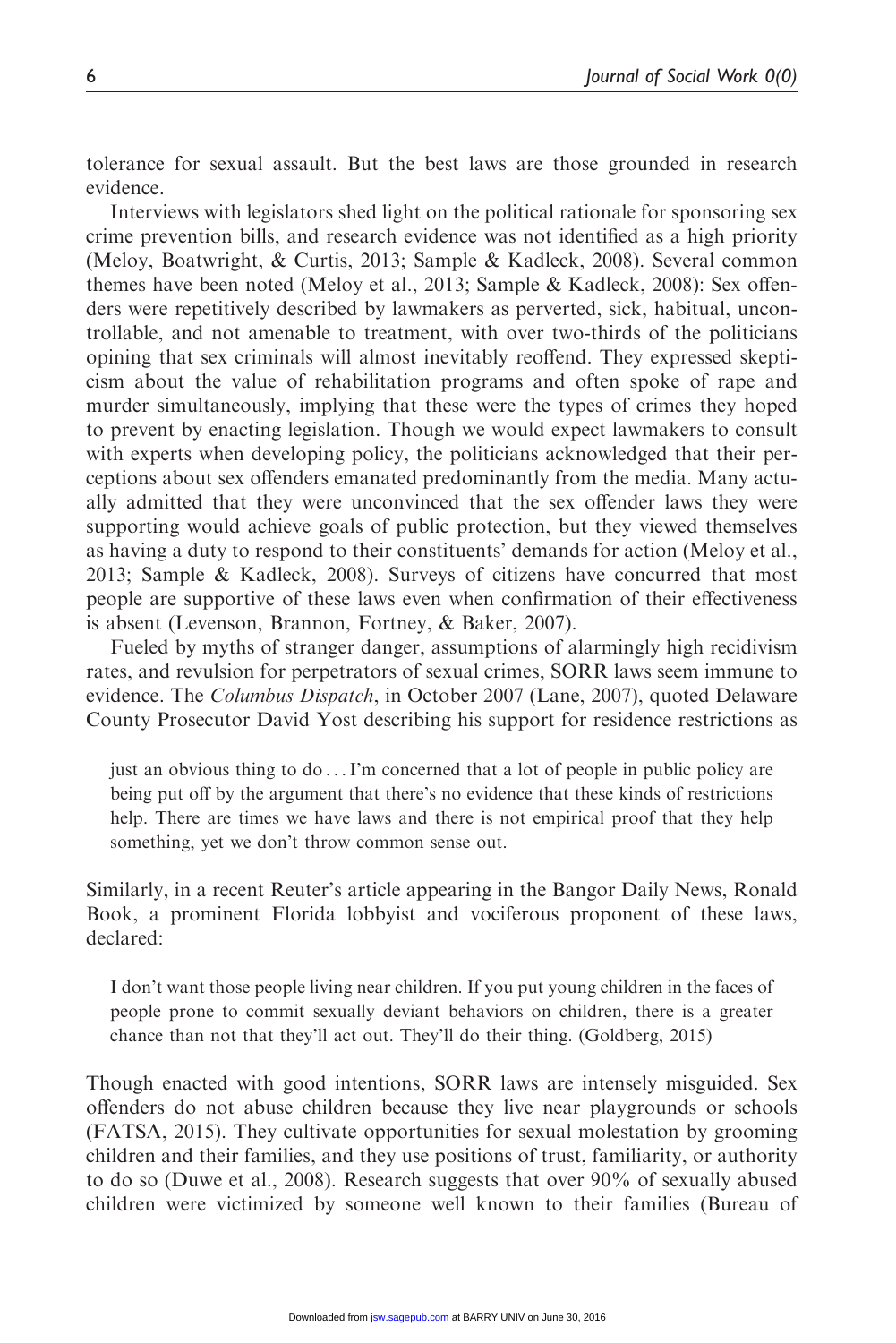Justice Statistics, 2000, 2010), and that sexually motivated stranger abductions of youngsters are rare, occurring on average about 115 times per year (Finkelhor, Hammer, & Sedlack, 2002; National Center for Missing and Exploited Children, 2015). Policies controlling where sex offenders live, rather than where they go and what they do, discount empirical realities and misdirect efforts to prevent child sex abuse (Colombino et al., 2011). Though they seem logical, they regulate only where sex offenders sleep at night and do nothing to prevent pedophilic predators from patronizing child-oriented sites during daytime hours (FATSA, 2015). Alternatives such as child safety zones, which prohibit RSOs from loitering in places where children tend to be present, are better suited to achieve the objective of reducing sex offenders' access to children without compromising their housing needs (Colombino et al., 2011; FATSA, 2015).

# The grand challenge of research-informed sex offender management policies

Sexual abuse of children is egregious, and protecting children from harm is a vital objective. However, in the absence of empirical evidence that residence restrictions are successful at protecting children, preventing sexual abuse, or reducing recidivism, such laws hinder rather than advance efforts toward these goals (FATSA, 2015). SORR laws in metropolitan areas deplete housing availability and increase the potential for sex offender homelessness, undermining the very purpose of the registries by elevating the number of offenders who fail to register, abscond, or become more challenging to track and monitor. There is ample evidence that sex offender polices as currently implemented are in desperate need of reform, including better risk assessment to meaningfully guide case management decisions that are individually tailored to offenders' risk and needs (FATSA, 2015; Huebner et al., 2014; Zgoba et al., 2015).

There is growing public criticism of SORR laws as their negative consequences to offenders and communities become more apparent. Recent court decisions declaring residence restrictions unconstitutional in California, Massachusetts, and New York seem to indicate a changing tide in the support for these laws. Even early on, however, some prosecutors and victim advocates publicly questioned the wisdom of residential restrictions, admonishing that these laws would accelerate the growing problem of sex offender homelessness and compromise the efficiency of tracking and supervision by law enforcement agents (Iowa County Attorneys Association, 2006; NAESV, 2006). Their forewarnings turned out to be correct. In July 2015, the U.S. Department of Justice released a report summarizing the research on the effectiveness of sex offender management systems (Lobanov-Rostovsky, 2015). The conclusions regarding residence restrictions were unequivocal, stating that residence restrictions are not effective, and that they may actually increase offender risk by undermining offender stability and the ability of the offender to obtain housing, work, and family support. The report concluded that no evidence exists to support the use of these policies at this time. Perhaps this DOJ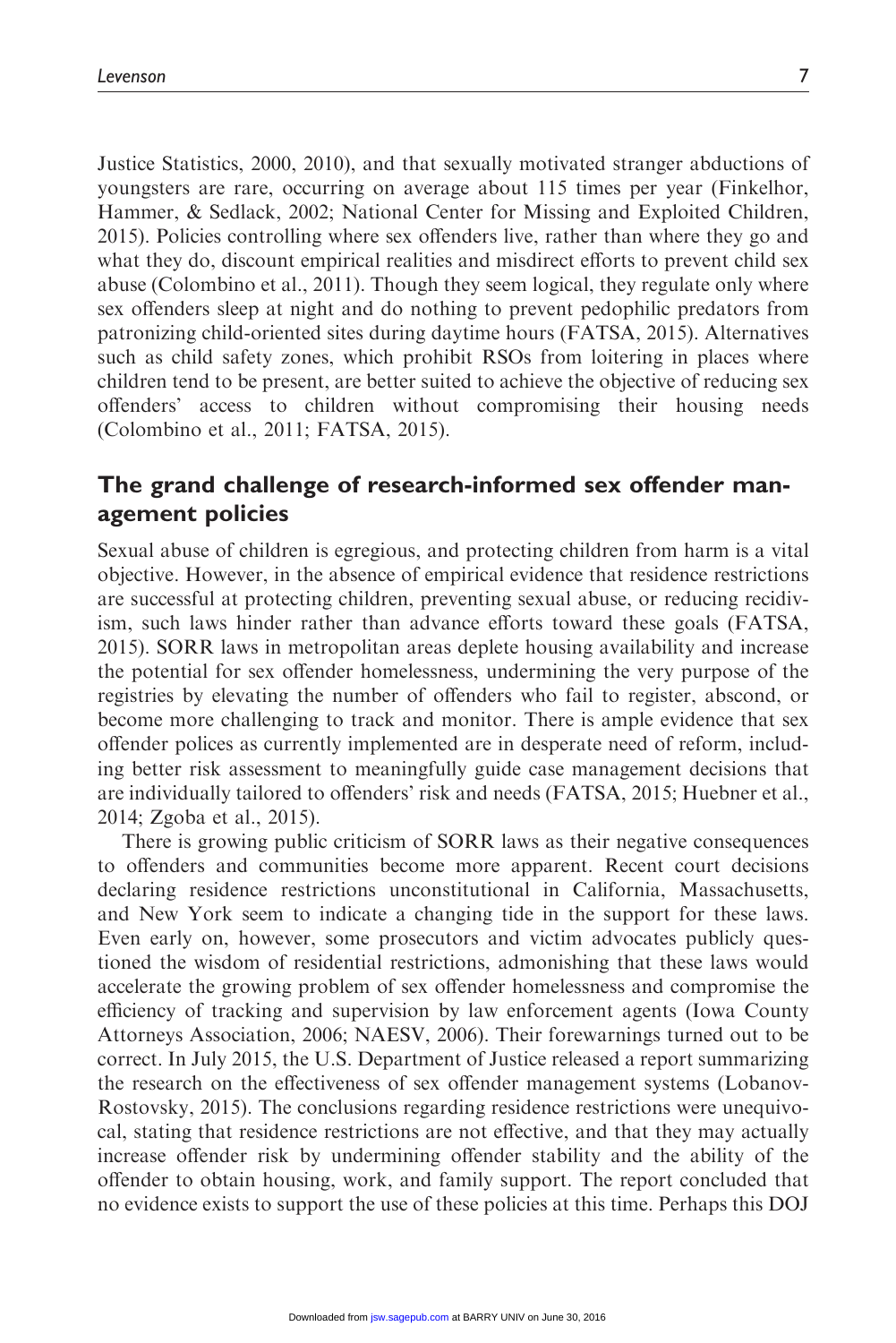report, along with the bipartisan momentum currently underway for criminal justice reform, paves the way for social workers to advocate for empirically driven policies to prevent recidivistic sexual violence.

Residential restrictions are a failed social experiment. There is no evidence that they protect children or prevent recidivism, and in fact they create many more problems than they solve. They contradict decades of research demonstrating that when criminal offenders return to communities they are much more likely to reintegrate successfully when they have meaningful employment, stable housing, and the support of law-abiding family and peers (Steiner, Makarios, & Travis, 2015). Instead, SORR laws disrupt stability, create barriers to steady employment, and banish individuals far from their most helpful social support systems. Treatment professionals and law enforcement officers concur that housing problems interfere with offender stability and aggravate the risk factors that stimulate criminal behavior and noncompliance (FATSA, 2015). Displacement precludes family support and access to treatment services, and often relocates offenders to high crime and impoverished areas where drugs, prostitution, and vulnerable families tend to be prevalent. Factors such as substance abuse, negative moods, hostility, depression, and anxiety all exacerbate reoffense risk, and psychosocial stressors challenge the already deficient coping strategies of many offenders. When people believe they have nothing to lose, they act accordingly.

Social policies should be based on scientific data and are most likely to succeed when their development and implementation is informed by research. One-size-fitsall approaches to sex offender management result in an inefficient distribution of resources and impede successful reintegration. Many scholars (e.g. Huebner et al., 2013; Socia et al., 2015; Zgoba et al., 2015) have highlighted the utility of empirically driven risk assessment protocols and classification procedures to focus surveillance efforts on sex offenders posing the highest threat. Huebner et al. also recommended that probation and law enforcement efforts would be enhanced if there were greater emphasis on prerelease planning and improving the prison-tocommunity transition process. Thus, a more effective approach to sex offender management would apply individualized restrictions based on offense patterns and risk factors. Refinements in these laws would allow for management systems to more appropriately identify and target high-risk offenders, allocate resources more efficiently, minimize the collateral consequences that impede reintegration, and enable sex offenders to adopt a law-abiding and pro-social lifestyle. Most sex offenders will eventually return to the community, and when they do, an approach that relies on empirically supported reintegration strategies will likely be more effective in reducing recidivism and protecting communities.

Specifically, recommendations for reform include:

1. Residential restriction laws should be abolished in their current form though individualized case management plans developed by supervision officers and treatment providers might call for specific housing restrictions depending on an offender's risks and circumstances.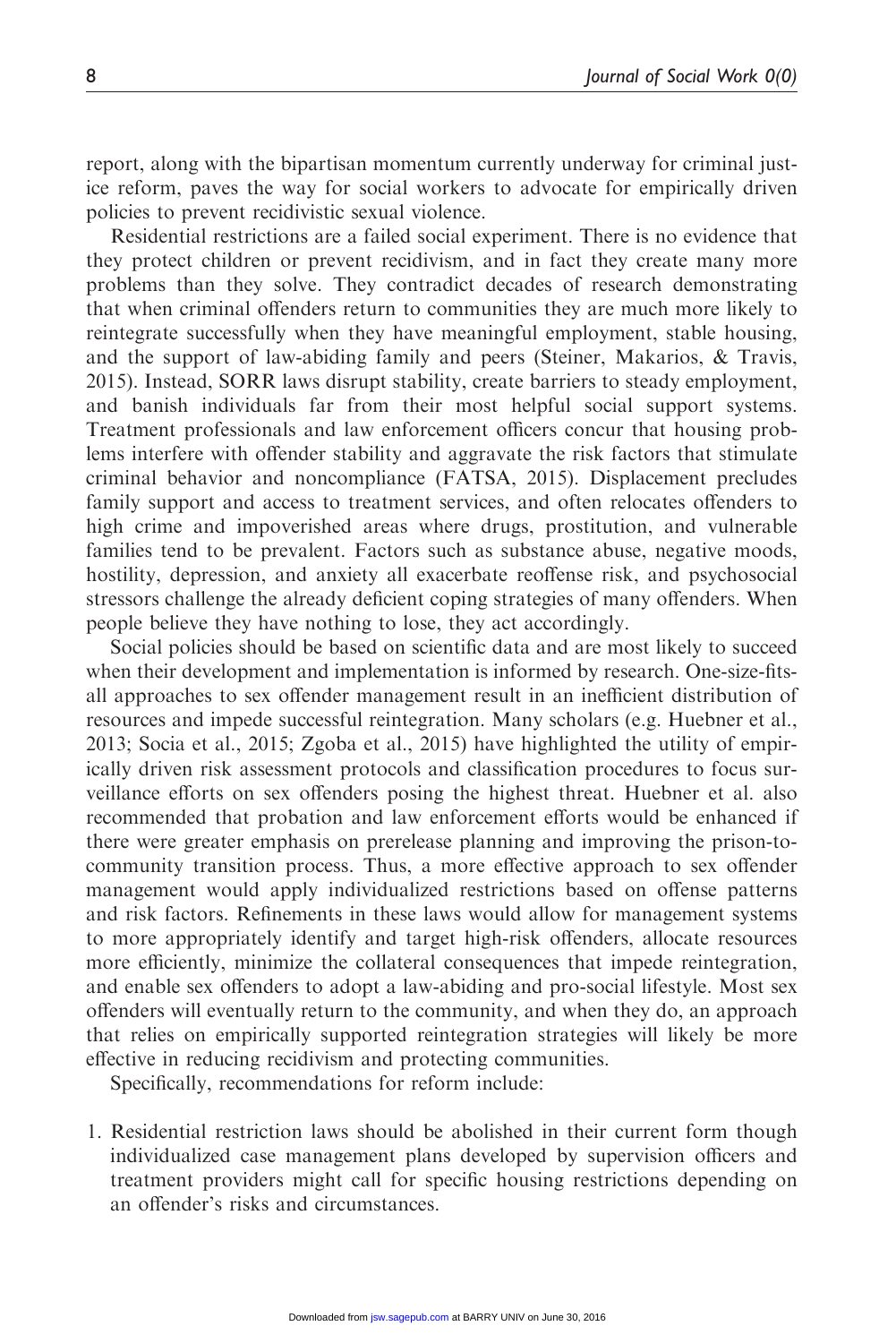- 2. SORR laws can be replaced with what are sometimes referred to as Loitering Laws or Child Safety Zones, which prohibit known sex offenders from loitering in places where children tend to be present without a legitimate reason or prior permission. Such laws would better target the goals of preventing predatory pedophilic individuals from preying on vulnerable children in public places.
- 3. Programs like Circles of Support and Accountability have shown empirical support in reducing recidivism by creating networks of support systems that enable sex offenders to reintegrate more fluidly, establish prosocial relationships, and foster a sense of inclusion rather than ostracization (Wilson, Cortoni, & McWhinnie, 2009).

### Implications for social workers

Social workers have taken a leading role in child protection, victim advocacy, rape prevention, and sexual abuse research, and many sex offender treatment providers are social workers. However, sex offender management policy has rarely been discussed in academic social work circles. Over the past century, the social work profession has advanced in its grassroots mission to serve poor, vulnerable, and oppressed populations, and developed into a scientist-practitioner model for empirically supported practice and policy. American crime prevention policies over the past 30 years have relied heavily on incarceration, and the United States now leads the world in imprisonment rates. Our criminal justice system fuels a range of unintended consequences including excessive costs for American taxpayers, systemic inequities for the poor and minorities, and woefully inept strategies for safely rehabilitating and reintegrating offenders into communities (Petersilia & Cullen, 2015; Pettus-Davis & Epperson, 2015). The grand challenge of social justice relies on the integration of collaborative leadership, science, and public dialog to enable innovative and transformative solutions (Uehara et al., 2013).

Social workers have a long history of working with clients involved in the criminal justice system, as there is a salient link between crime and other types of social problems attended to by social workers (Maschi & Killian, 2011; Scheyett, Pettus-Davis, McCarter, & Brigham, 2012; Sheehan, 2012). There has been a call for social work education programs to provide students with specialized training in assessment, treatment, clinical, and case management services for offenders (Epperson, Roberts, Ivanoff, Tripodi, & Gilmer, 2013; Grady & Abramson, 2011; Robbins, Vaughan-Eden, & Maschi, 2015). Social workers are well positioned to use their skills and knowledge in the context of the biopsychosocial and environmental frameworks to provide forensic services and to advocate for evidence-informed sexual violence prevention policies (Guin, Noble, & Merrill, 2003; Sheehan, 2012).

SORRs that result in homelessness are a bad idea for several reasons. They utilize resources (shelters, soup kitchens, etc.) that should be reserved for individuals who are truly in need. For sex offenders who could reside with family members or on their own if not for these laws, the use of these services is unnecessary and wasteful.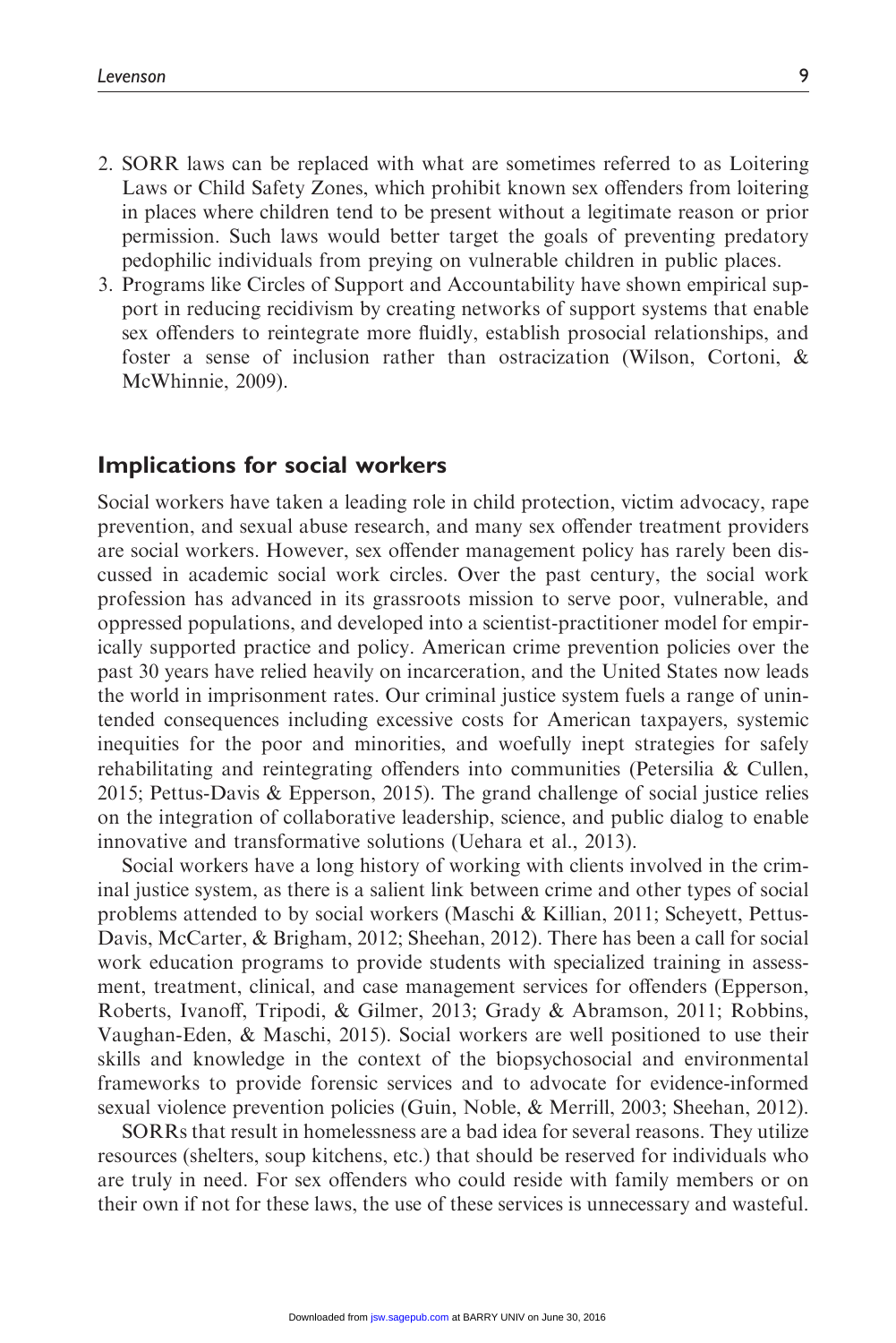Furthermore, they trigger other costs to taxpayers, such as expenses associated with law enforcement, courts, and reincarceration for those whose residential instability results in supervision violations, and the victimization costs when instability leads offenders to resume a life of crime. These laws undermine the HUD's strategic efforts to end homelessness (United States Interagency Council on Homelessness, 2010) by creating a new class of individuals susceptible to housing instability and thereby erecting a new obstacle for the already overburdened safety net. SORR laws contradict the United Nations Declaration on Human Rights, which proclaimed housing as a fundamental right that all persons should be able to access.

Within the strengths-based and integrative environmental context of social work practice, we have an ethical duty to promote social justice and protection of human rights for all, including those who have committed crimes, in an effort to promote individual and societal well-being (Maschi & Killian, 2011; National Association of Social Workers, 2008; Pettus-Davis & Epperson, 2015; Saleebey, 2011; Sheehan, 2012). In order to halt the cycle of interpersonal violence in communities, it is critical that the mental health, child protective, and criminal justice systems deprioritize incarceration as the primary means of crime control and invest in a comprehensive set of prevention services for high-risk families, trauma-informed interventions for victims, and rehabilitative reentry programs for offenders (Larkin, Felitti, & Anda, 2014; Pettus-Davis & Epperson, 2015). Social workers are trained to consider macro and policy issues as well as micro and clinical issues. As such, social workers should advocate for evidence-based clinical programs and public policies.

If social workers believe in social justice, we cannot pick and choose who it applies to. As a society, we need to be honest about our intentions: if SORR laws seem justifiable simply because of our outrage about sexual crimes and our revulsion toward offenders, then our motivations are punitive. If we pass them to manage risk for reoffense, then perhaps the motivation is more authentic, but the reality is that no evidence exists that they achieve this goal. The grand challenge of social justice requires us to step forward and speak on behalf of those without a voice, especially those most marginalized in our communities – including criminal offenders. Legislating individuals into homelessness is not sound social policy, nor is it humane. Most citizens and politicians have little sympathy for the plight of sex offenders, but social workers recognize the need to promote research-informed forensic services and policies to ensure the best outcomes for individuals and society.

#### Declaration of conflicting interests

The author(s) declared no potential conflicts of interest with respect to the research, authorship, and/or publication of this article.

#### Funding

The author(s) received no financial support for the research, authorship, and/or publication of this article.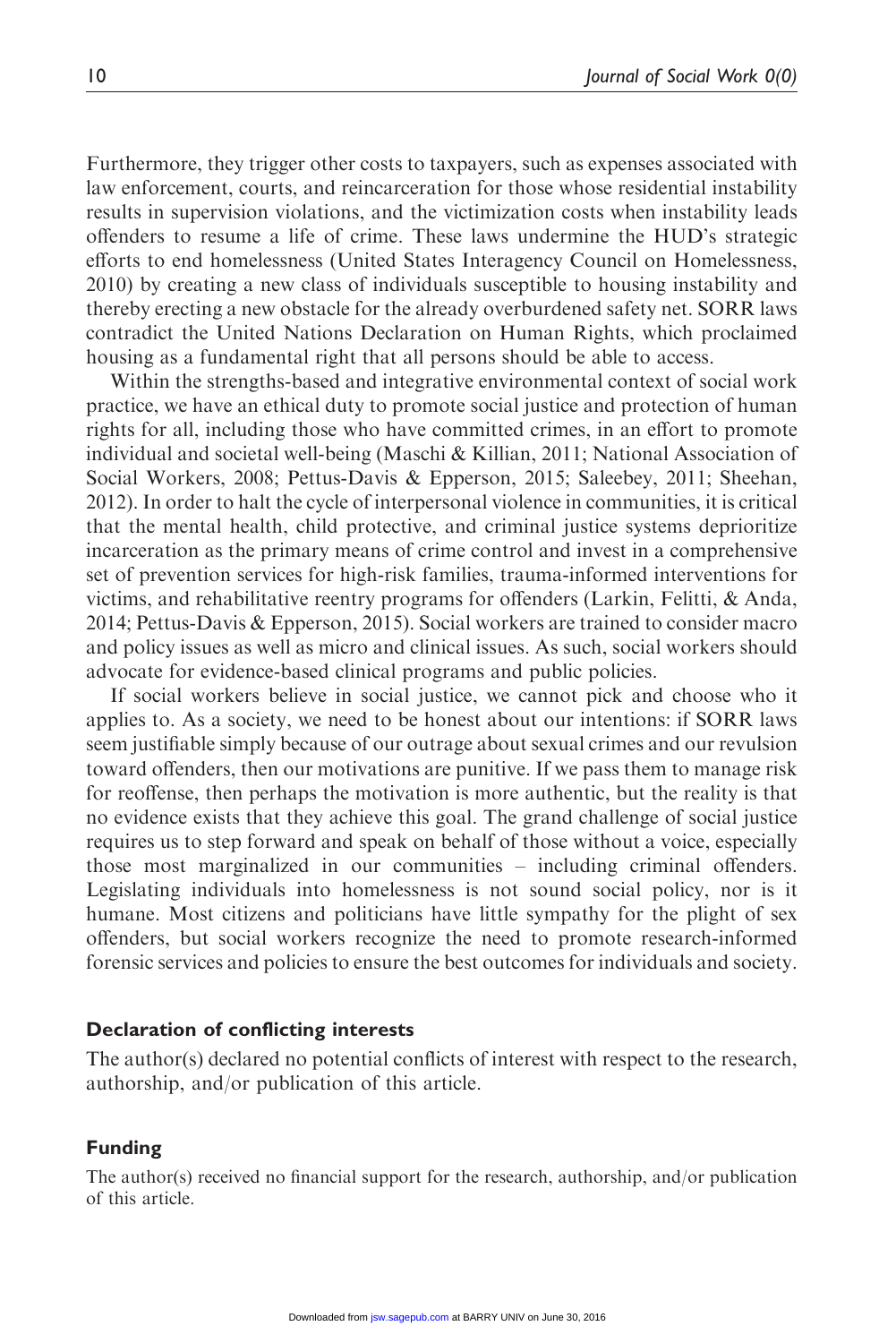#### **References**

- Abel, G. G., Becker, J. V., Cunningham-Rathner, J., Mittelman, M. S., Murphy, M. S., & Rouleau, J. L. (1987). Self-reported crimes of nonincarcerated paraphiliacs. Journal of Interpersonal Violence, 2, 3–25.
- Ackerman, A. R., Harris, A. J., Levenson, J. S., & Zgoba, K. (2011). Who are the people in your neighborhood? A descriptive analysis of individuals on public sex offender registries. International Journal of Psychiatry and Law, 34, 149–159. doi:10.1016/ j.ijlp.2011.04.001
- Anderson, A. L., & Sample, L. (2008). Public awareness and action resulting from sex offender community notification laws. Criminal Justice Policy Review, 19(4), 371–396.
- American Psychiatric Association. (2013). Diagnostic and statistical manual of mental disorders (5th ed.). Washington, DC: Author.
- Barth, R. P., Gilmore, G. C., Flynn, M. S., Fraser, M. W., & Brekke, J. S. (2014). The American Academy of Social Work and Social Welfare History and Grand Challenges. Research on Social Work Practice, 24(4), 495–500. doi:10.1177/ 1049731514527801
- Broward County Commission. (2009). Final report: Sexual offender & sexual predator residence task force. Fort Lauderdale, FL. Available at: [http://www.floridaatsa.com/](http://www.floridaatsa.com/Final_Report_-_Sexual_Offender_Sexual_Residence_Task_Force.pdf) Final Report - Sexual Offender Sexual Residence Task Force.pdf
- Bureau of Justice Statistics. (2000). Sexual assault of young children as reported to law enforcement: Victim, incident, and offender characteristics (NCJ 182990). Washington, DC. Retrieved from<http://www.bjs.gov/content/pub/pdf/saycrle.pdf>
- Bureau of Justice Statistics. (2003). Recidivism of sex offenders released from prison in 1994 (NCJ 198281). Washington, DC. Retrieved from [http://www.bjs.gov/content/pub/pdf/](http://www.bjs.gov/content/pub/pdf/rsorp94.pdf) [rsorp94.pdf](http://www.bjs.gov/content/pub/pdf/rsorp94.pdf)
- Bureau of Justice Statistics. (2010). National crime victimization survey (NCJ 210674). Washington, DC. Retrieved from<http://www.bjs.gov/content/pub/pdf/cv10.pdf>
- California Sex Offender Management Board. (2008). Homelessness among registered sex offender in California: The numbers, the risks, and the response. Sacramento, CA. Retrieved from http://www.cdcr.ca.gov/parole/sex offender facts/docs somb/housing [2008\\_rev.pdf](http://www.cdcr.ca.gov/parole/sex_offender_facts/docs_somb/housing_2008_rev.pdf)
- California Sex Offender Management Board. (2011). Homelessness among California's sex offenders. Sacramento, CA. Retrieved from [http://www.casomb.org/docs/Residence\\_](http://www.casomb.org/docs/Residence_Paper_Final.pdf) [Paper\\_Final.pdf](http://www.casomb.org/docs/Residence_Paper_Final.pdf)
- Colombino, N., Mercado, C. C., Levenson, J. S., & Jeglic, E. L. (2011). Preventing sexual violence: Can examination of offense location inform sex crime policy? International Journal of Psychiatry and Law, 34(3), 160–167. doi:10.1016/j.ijlp.2011. 04.002
- Colorado Department of Public Safety. (2004). Report on safety issues raised by living arrangements for and location of sex offenders in the community. Retrieved from Denver, CO:<http://dcj.state.co.us/ors/pdf/docs/FullSLAFinal.pdf>
- Cortes, K., Rogers, S., & Center, J. (2010). Reentry housing options: The policymakers' guide. Council of State Governments. Available at: [https://csgjusticecenter.org/reentry/publica](https://csgjusticecenter.org/reentry/publications/reentry-housing-options-the-policymakers-guide-2/) [tions/reentry-housing-options-the-policymakers-guide-2/](https://csgjusticecenter.org/reentry/publications/reentry-housing-options-the-policymakers-guide-2/)
- Durose, M. R., Cooper, A. D., & Snyder, H. N. (2014). Recidivism of prisoners released in 30 states in 2005: Patterns from 2005 to 2010. Washington, DC: Bureau of Justice Statistics.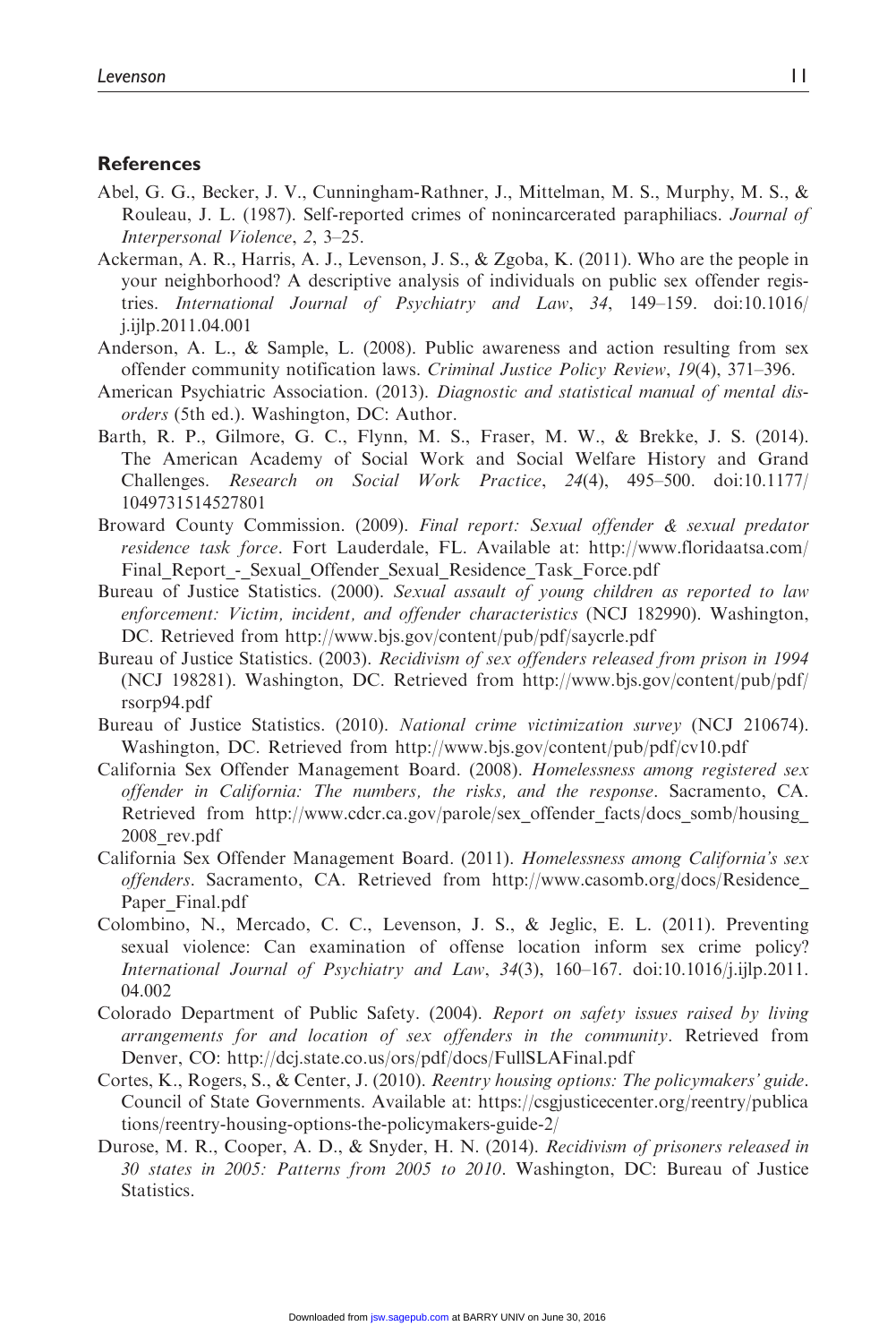- Duwe, G., Donnay, W., & Tewksbury, R. (2008). Does residential proximity matter? A geographic analysis of sex offense recidivism. Criminal Justice and Behavior, 35(4), 484–504. doi:10.1177/0093854807313690
- Epperson, M. W., Roberts, L. E., Ivanoff, A., Tripodi, S. J., & Gilmer, C. N. (2013). To what extent is criminal justice content specifically addressed in MSW programs? Journal of Social Work Education, 49(1), 96–107. doi:10.1080/10437797.2013.755384
- FATSA. (2015). Report to Florida Office of Public Policy and Government Accountability. Florida Association for the Treatment of Sexual Abusers. Retrieved from [http://](http://www.floridaatsa.com/2015_FATSA_report_to_OPPAGA.pdf) [www.floridaatsa.com/2015\\_FATSA\\_report\\_to\\_OPPAGA.pdf](http://www.floridaatsa.com/2015_FATSA_report_to_OPPAGA.pdf)
- Finkelhor, D., Hammer, H., & Sedlack, A. J. (2002). Nonfamily abducted children: National estimates and characteristics. Retrieved from [https://www.ncjrs.gov/pdffiles1/](https://www.ncjrs.gov/pdffiles1/ojjdp/196467.pdf) [ojjdp/196467.pdf](https://www.ncjrs.gov/pdffiles1/ojjdp/196467.pdf)
- Goldberg, B. (2015). Tide turns against US residence restrictions on sex offenders. Reuters, Retrieved from [https://bangordailynews.com/2015/2011/2011/news/nation/tide-turns](https://bangordailynews.com/2015/2011/2011/news/nation/tide-turns-against-us-residency-restrictions-on-sex-offenders/)[against-us-residency-restrictions-on-sex-offenders/](https://bangordailynews.com/2015/2011/2011/news/nation/tide-turns-against-us-residency-restrictions-on-sex-offenders/)
- Goode, E., & Ben-Yehuda, N. (1994). Moral panics: Culture, politics, and social construction. Annual Review of Sociology, 20, 149–171. doi:10.1146/annurev.so.20.080194.001053
- Grady, M. D., & Abramson, J. M. (2011). Has social work heeded the call? Sex offender content in social work. Social Work Education, 30(04), 440–453. doi:10.1080/ 02615479.2010.500659
- Guin, C. C., Noble, D. N., & Merrill, T. S. (2003). From misery to mission: Forensic social workers on multidisciplinary mitigation teams. Social Work, 48(3), 362–371. doi:10.1093/ sw/48.3.362
- Hanson, R. K., & Bussiere, M. T. (1998). Predicting relapse: A meta-analysis of sexual offender recidivism studies. Journal of Consulting and Clinical Psychology, 66(2), 348–362. doi:<http://dx.doi.org/10.1037/0022-006X.66.2.348>
- Hanson, R. K., Harris, A. J., Helmus, L., & Thornton, D. (2014). High-risk sex offenders may not be high risk forever. Journal of Interpersonal Violence, 29(15), 2792–2813. doi:0886260514526062
- Hanson, R. K., & Morton-Bourgon, K. (2005). The characteristics of persistent sexual offenders: A meta-analysis of recidivism studies. Journal of Consulting and Clinical Psychology, 73(6), 1154–1163. doi:<http://dx.doi.org/10.1037/0022-006X.73.6.1154>
- Harris, A. J., Levenson, J. S., & Ackerman, A. R. (2012). Registered Sex Offenders in the United States: Behind the numbers. Crime and Delinquency, 60, 3-33. doi:10.1177/ 0011128712443179
- Harris, A. J. R., & Hanson, R. K. (2004). Sex offender recidivism: A simple question (2004–03). Ottawa. Retrieved from [http://www.static99.org/pdfdocs/harrisandhanson](http://www.static99.org/pdfdocs/harrisandhanson2004simpleq.pdf) [2004simpleq.pdf](http://www.static99.org/pdfdocs/harrisandhanson2004simpleq.pdf)
- Harris, A. J. R., & Hanson, R. K. (2012). When is a sex offender no longer a sex offender? Paper presented at the 31st Annual Research and Treatment Conference of the Association for the Treatment of Sexual Abusers, Denver, CO, 19 October 2012.
- Helmus, L., Hanson, R. K., Thornton, D., Babchishin, K. M., & Harris, A. J. (2012). Absolute recidivism rates predicted by Static-99R and Static-2002R sex offender risk assessment tools vary across samples a meta-analysis. Criminal Justice and Behavior, 39(9), 1148–1171. doi:10.1177/0093854812443648
- Henwood, B. F., Wenzel, S. L., Mangano, P. F., Hombs, M., Padgett, D. K., Byrne, T., ... Uretsky, M. C. (2015). The grand challenge of ending homelessness.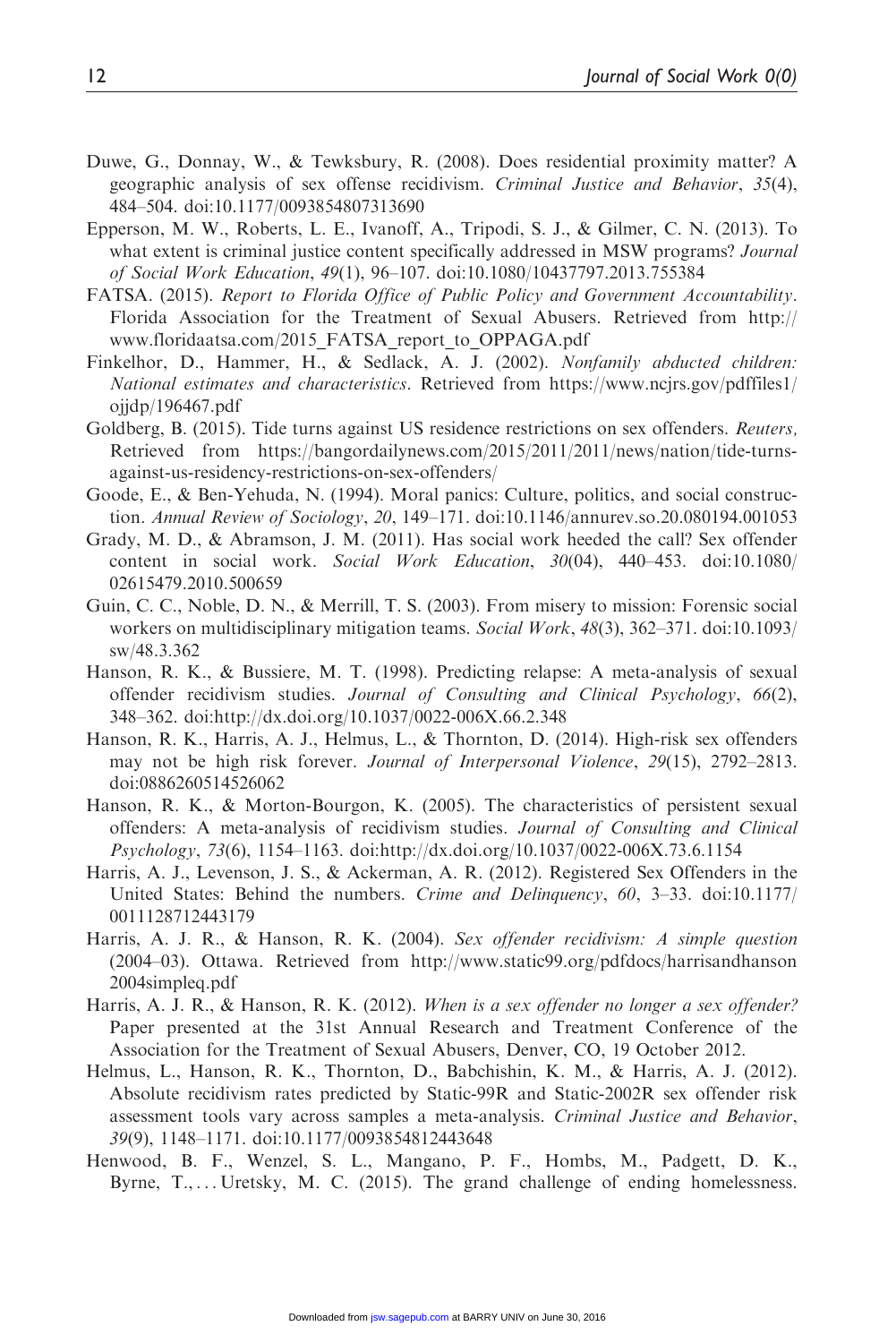American Academy of Social Work and Social Welfare. [http://aaswsw.org/grand](http://aaswsw.org/grand-challenges-initiative/12-challenges/end-homelessness/)[challenges-initiative/12-challenges/end-homelessness/](http://aaswsw.org/grand-challenges-initiative/12-challenges/end-homelessness/)

- Huebner, B. M., Bynum, T. S., Rydberg, J., Kras, K., Grommon, E., & Pleggenkuhle, B. (2013). An evaluation of sex offender residency restrictions in Michigan and Missouri. <https://www.ncjrs.gov/pdffiles1/nij/grants/242952.pdf>
- Huebner, B. M., Kras, K. R., Rydberg, J., Bynum, T. S., Grommon, E., & Pleggenkuhle, B. (2014). The effect and implications of sex offender residence restrictions. Criminology and Public Policy, 13(1), 139–168. doi:10.1111/1745-9133.12066
- Iowa County Attorneys Association. (2006). Statement on sex offender residency restrictions in Iowa. Retrieved from http://www.csom.org/pubs/Iowa%20DAs%20Association [Sex%20Offender%20Residency%20Statement%20Dec%2011%2006.pdf](http://www.csom.org/pubs/Iowa%20DAs%20Association_Sex%20Offender%20Residency%20Statement%20Dec%2011%2006.pdf)
- Kernsmith, P. D., Comartin, E., Craun, S. W., & Kernsmith, R. M. (2009). The relationship bewteen sex offender registry utilization and awareness. Sexual Abuse: A Journal of Research and Treatment, 21(2), 181–193.
- Kingston, D. A., Firestone, P., Moulden, H., & Bradford, J. M. (2007). The utility of the diagnosis of pedophilia: A comparison of various classification procedures. Archives of Sexual Behavior, 36(3), 423–436. doi:10.1007/s10508-006-9091-x
- Lane, M. B. (2007). Sex-offender ghettos. Columbus Dispatch. Retrieved from [http://](http://www.dispatch.com/content/stories/local/2007/10/07/sexoff.new.ART_ART_10-07-07_A1_8884374.html) [www.dispatch.com/content/stories/local/2007/10/07/sexoff.new.ART\\_ART\\_10-07-07\\_](http://www.dispatch.com/content/stories/local/2007/10/07/sexoff.new.ART_ART_10-07-07_A1_8884374.html) [A1\\_8884374.html](http://www.dispatch.com/content/stories/local/2007/10/07/sexoff.new.ART_ART_10-07-07_A1_8884374.html)
- Larkin, H., Felitti, V. J., & Anda, R. F. (2014). Social work and adverse childhood experiences research: Implications for practice and health policy. Social Work in Public Health, 29, 1–16. doi:10.1080/19371918.2011.619433
- Levenson, J. S. (2008). Collateral consequences of sex offender residence restrictions. Criminal Justice Studies, 21(2), 153–166. doi:10.1080/14786010802159822
- Levenson, J. S. (2015). Does a 19 year old's mistake merit sex offender status? Retrieved from<http://www.cnn.com/2015/08/06/opinions/levenson-sex-offender-registry-reform/>
- Levenson, J. S., Ackerman, A. R., & Harris, A. J. (2013). Catch me if you can: An analysis of fugitive sex offenders. Sexual Abuse: Journal of Research and Treatment, 26(2), 129–148. doi:10.1177/1079063213480820
- Levenson, J. S., Ackerman, A. R., Socia, K. M., & Harris, A. J. (2015). Where for art thou? Transient sex offenders and residence restrictions. Criminal Justice Policy Review, 26(4), 319–344. doi:10.1177/0887403413512326
- Levenson, J. S., Brannon, Y., Fortney, T., & Baker, J. (2007). Public perceptions about sex offenders and community protection policies. Analyses of Social Issues and Public Policy, 7(1), 137–161. doi:10.1111/j.1530-2415.2007.00119.x
- Levenson, J. S., & Cotter, L. P. (2005). The impact of sex offender residence restrictions: 1,000 feet from danger or one step from absurd? International Journal of Offender Therapy and Comparative Criminology, 49(2), 168–178. doi:10.1177/0306624X04271304
- Lobanov-Rostovsky, C. (2015). Adult Sex Offender Management. Retrieved from [http://](http://www.smart.gov/pdfs/AdultSexOffenderManagement.pdf) [www.smart.gov/pdfs/AdultSexOffenderManagement.pdf](http://www.smart.gov/pdfs/AdultSexOffenderManagement.pdf)
- Levenson, J. S., & Hern, A. (2007). Sex offender residence restrictions: Unintended consequences and community re-entry. Justice Research and Policy, 9(1), 59–73. doi:10.3818/ JRP.9.1.2007.59
- Maruna, S., LeBel, T. P., Mitchell, N., & Naples, M. (2004). Pygmalion in the reintegration process: Desistance from crime through the looking glass. Psychology, Crime and Law, 10(3), 271–281. doi:10.1080/10683160410001662762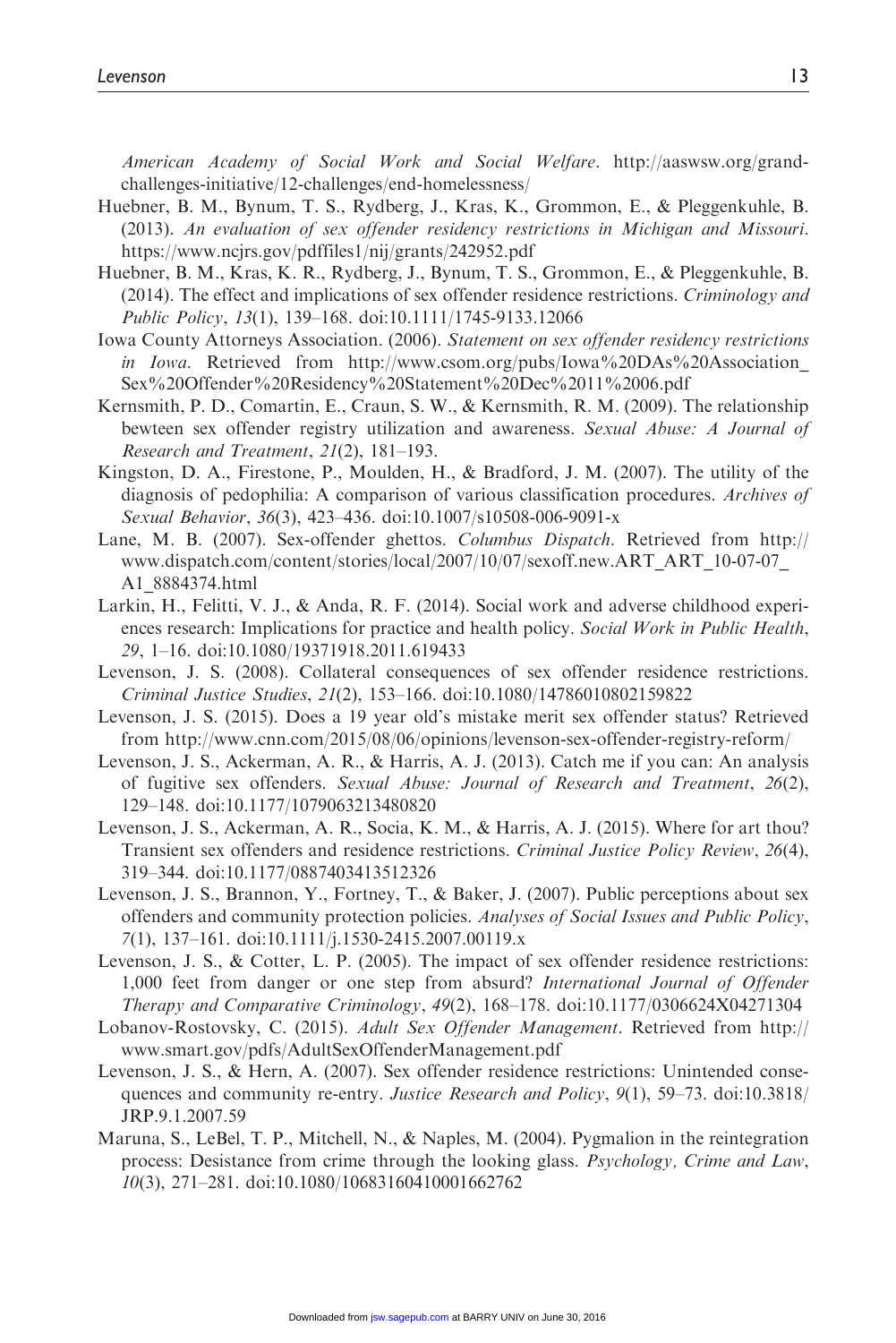- Maschi, T., & Killian, M. L. (2011). The evolution of forensic social work in the United States: Implications for 21st century practice. Journal of Forensic Social Work, 1(1), 8–36. doi:10.1080/1936928X.2011.541198
- Meloy, M., Boatwright, J., & Curtis, K. (2013). Views from the top and bottom: Lawmakers and practitioners discuss sex offender laws. American Journal of Criminal Justice, 38(4), 616–638. doi:10.1007/s12103-012-9189-8
- Meloy, M., Miller, S. L., & Curtis, K. M. (2008). Making sense out of nonsense: The deconstruction of state-level sex offender residence restrictions. American Journal of Criminal Justice, 33(2), 209–222. doi:10.1007/s12103-008-9042-2
- Mercado, C. C., Alvarez, S., & Levenson, J. S. (2008). The impact of specialized sex offender legislation on community re-entry. Sexual Abuse: A Journal of Research and Treatment, 20(2), 188–205. doi:10.1177/1079063208317540
- Merton, R. K. (1936). The unanticipated consequences of purposive social action. American Sociological Review, 1(6), 894–904. doi[:http://www.jstor.org/stable/2084615](http://www.jstor.org/stable/2084615)
- Miami Herald. (2008). For sexual predators, it's a camp of isolation. *Miami Herald*, April 8,  $A<sub>1</sub>$
- Mogavero, M. C., & Kennedy, L. W. (2015). The social and geographic patterns of sexual offending: Is sex offender residence restriction legislation practical? Victims and Offenders, **■**, 1–33. doi:10.1080/15564886.2015.1084962.
- National Association of Social Workers. (2008). NASW code of ethics. Washington, DC: NASW.
- National Center for Missing and Exploited Children. (2015). Trends in attempted abductions. Retrieved from<http://www.missingkids.com/AttemptedAbductions>
- NAESV. (2006). Community management of convicted sex offenders: Registration, electronic monitoring, civil commitment, mandatory minimums, and residency restrictions. Retrieved from<www.naesv.org>
- Nobles, M. R., Levenson, J. S., & Youstin, T. J. (2012). Effectiveness of residence restrictions in preventing sex offense recidivism. Crime and Delinquency, 58(4), 491–513. doi:10.1177/0011128712449230
- Petersilia, J. (2003). When prisoners come home: Parole and prisoner reentry. New York, NY: Oxford University Press.
- Petersilia, J., & Cullen, F. T. (2015). Liberal but not stupid: Meeting the promise of downsizing prisons. Stanford Journal of Criminal Law and Policy, 2(1), 1-43. doi:[http://](http://dx.doi.org/10.2139/ssrn.2458024) [dx.doi.org/10.2139/ssrn.2458024](http://dx.doi.org/10.2139/ssrn.2458024)
- Pettus-Davis, C., & Epperson, M. W. (2015). From mass incarceration to smart decarceration. American Academy of Social Work and Social Welfare. Retrieved from [http://aaswsw.org/](http://aaswsw.org/wp-content/uploads/2015/03/From-Mass-Incarceration-to-Decarceration-3.24.15.pdf) [wp-content/uploads/2015/03/From-Mass-Incarceration-to-Decarceration-3.24.15.pdf](http://aaswsw.org/wp-content/uploads/2015/03/From-Mass-Incarceration-to-Decarceration-3.24.15.pdf)
- Red Bird, B. (2009). Assessing housing availability under Ohio's sex offender residency restrictions. Retrieved from Columbus, OH.
- Robbins, S. P., Vaughan-Eden, V., & Maschi, T. (2015). From the editor—It's not CSI: The importance of forensics for social work education. Journal of Social Work Education, 51(3), 421–424. doi:10.1080/10437797.2015.1046341
- Roman, C. G., & Travis, J. (2004). Taking stock: Housing, homelessness, and prisoner reentry. Retrieved from [http://www.urban.org/sites/default/files/alfresco/publication](http://www.urban.org/sites/default/files/alfresco/publication-pdfs/411096-Taking-Stock.PDF)[pdfs/411096-Taking-Stock.PDF](http://www.urban.org/sites/default/files/alfresco/publication-pdfs/411096-Taking-Stock.PDF)
- Roots, R. I. (2004). When laws backfire: Unintended consequences of public policy. American Behavioral Scientist, 47(11), 1376–1394. doi:10.1177/0002764204265339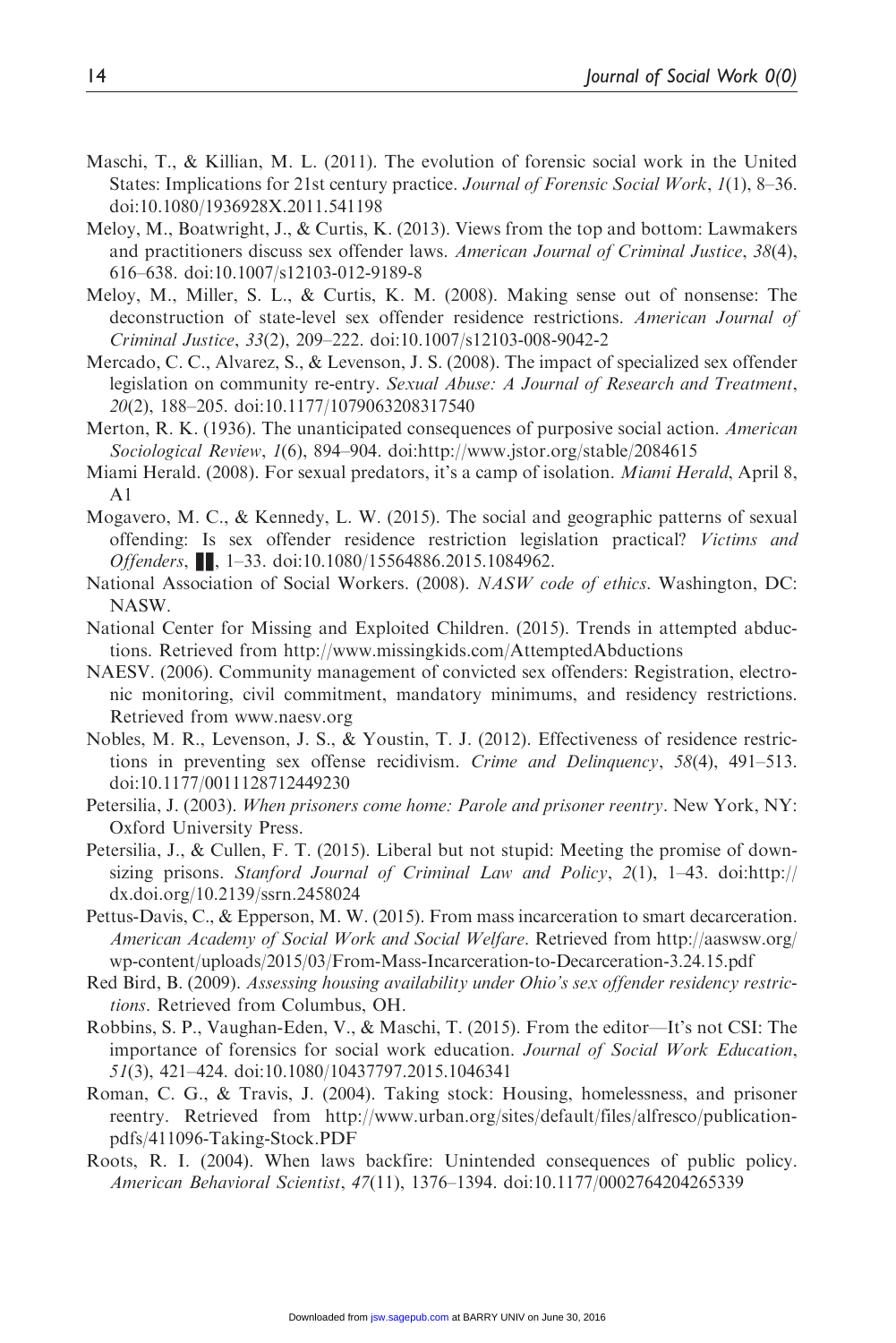- Rydberg, J., Grommon, E., Huebner, B. M., & Bynum, T. (2014). The effect of statewide residency restrictions on sex offender post-release housing mobility. *Justice Quarterly*, 31(2), 421–444. doi:10.1080/07418825.2012.667141
- Saleebey, D. (2011). Some basic ideas about the strengths perspective. In F. J. Turner (Ed.), Social work treatment: Interlocking theoretical approaches (pp. 477–485). New York, NY: Oxford University Press.
- Sample, L. L., & Bray, T. M. (2006). Are sex offenders different? An examination of rearrest patterns. Criminal Justice Policy Review, 17(1), 83–102. doi:10.1177/0887403405282916
- Sample, L. L., & Kadleck, C. (2008). Sex offender laws: Legislators' accounts of the need for policy. Criminal Justice Policy Review, 19(1), 40–62. doi:10.1177/0887403407308292
- Scheyett, A., Pettus-Davis, C., McCarter, S., & Brigham, R. (2012). Social work and criminal justice: Are we meeting in the field? Journal of Teaching in Social Work, 32(4), 438–450. doi:10.1080/08841233.2012.705241
- Schulenberg, J. L. (2007). Predicting noncompliant behavior: Disparities in the social locations of male and female probationers. Justice Research and Policy, 9(1), 25–57. doi:10.3818/JRP.9.1.2007.25
- Seto, M. C. (2008). Pedophilia and sexual offending against children: Theory, assessment, and intervention. Washington DC: American Psychological Association.
- Sheehan, R. (2012). Forensic social work: A distinctive framework for intervention. Social Work in Mental Health, 10(5), 409–425. doi:10.1080/15332985.2012.678571
- Skipp, C., & Campo-Flores, A. (2009). A bridge too far. Newsweek, August 2, 46–51
- Socia, K. M. (2012). The implementation of county residence restrictions in New York. Psychology, Public Policy, and Law, 18(2), 206–230. doi:10.1037/a0024993
- Socia, K. M. (2013). Too close for comfort? Registered sex offender spatial clustering and recidivistic sex crime arrest rates. Sexual Abuse: A Journal of Research and Treatment, 25(6), 531–556. doi:10.1177/1079063212469061
- Socia, K. M., Levenson, J. S., Ackerman, A. R., & Harris, A. J. (2015). ''Brothers under the bridge": Factors influencing the transience of registered sex offenders in Florida. Sexual Abuse: A Journal of Research and Treatment, 27, 559–586. doi:10.1177/1079063214521472
- Steiner, B., Makarios, M. D., & Travis, L. F. (2015). Examining the effects of residential situations and residential mobility on offender recidivism. Crime and Delinquency, 61(3), 375–401. doi:10.1177/0011128711399409
- Tewksbury, R., & Mustaine, E. (2009). Stress and collateral consequences for registered sex offenders. Journal of Public Management and Social Policy, 15(2), 215–239.
- Uehara, E., Flynn, M., Fong, R., Brekke, J., Barth, R. P., Coulton, C., ...Lubben, J. (2013). Grand challenges for social work. Journal of the Society for Social Work and Research, 4(3), 165–170. doi:10.5243/jsswr.2013.11
- Uggen, C., Manza, J., & Behrens, A. (2004). Less than the average citizen: Stigma, role transition, and the civic reintegration of convicted felons. In S. Maruna, & R. Immarigeon (Eds), After crime and punishment: Pathways to offender reintegration (pp. 261–293). Devon, UK: Willan Publishing.
- United States Interagency Council on Homelessness. (2010). Opening doors: Federal strategic plan to prevent and end homelessness. Washington DC: US Interagency Council on Homelessness.
- Wilson, R. J., Cortoni, F., & McWhinnie, A. J. (2009). Circles of support & accountability: A Canadian national replication of outcome findings. Sexual Abuse: A Journal of Research and Treatment, 21(4), 412–430. doi:10.1177/1079063209347724